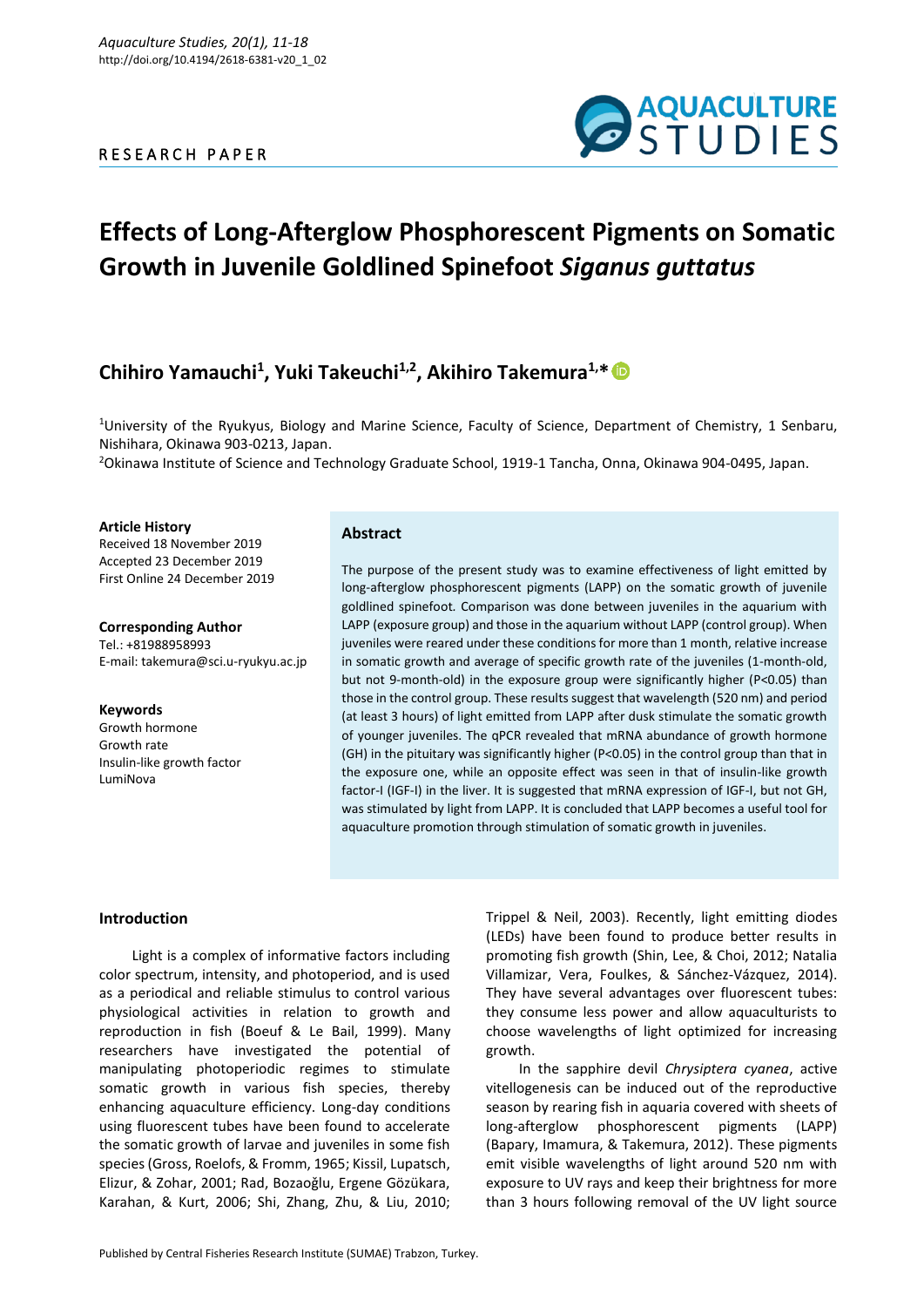(Nemoto, 2014). A similar result was obtained by mounting pellets containing LAPP on the pineal window of *C*. *cyanea* (Imamura, Bapary, Takeuchi, Hur, & Takemura, 2014)*.* These results indicate that fish can perceive wavelengths of light emitted by LAPP, and that it can be used to simulate long-day conditions, since vitellogenesis can also be induced in this species by rearing under long-day conditions created by fluorescent tubes (Bapary, Fainuulelei, & Takemura, 2009; Bapary & Takemura, 2010) and LEDs (Bapary, Amin, Takeuchi, & Takemura, 2011).

A previous study revealed that somatic growth of juvenile goldlined spinefoot *Siganus guttatus* was accelerated under long-day conditions (LD = 14:10) using green LED bulbs with a wavelength of 520 nm (Yamauchi & Takemura, 2019). Based on this result, we hypothesized that LAPP could be used to stimulate somatic growth in this species because it has a high sensitivity to middle wavelengths of light (Yamauchi & Takemura, 2019). The aim of this study was to examine whether LAPP can accelerate somatic growth in juvenile goldlined spinefoot and whether age of its juveniles is related to acceleration of somatic growth with LAPP. To investigate this question, we reared 1-month-old and 9 month-old goldlined spinefoot in aquaria with or without a covering of LAPP sheets and compared changes in somatic growth between the two conditions. In addition, the mRNA abundance of growth hormone (GH) in the pituitary and insulin-like growth factor-I (IGF-I) in the liver of goldlined spinefoot juveniles was measured using real-time quantitative polymerase chain reaction (qPCR).

## **Materials and Methods**

### **Animals**

Goldlined spinefoot fry ranging from 0.08 to 0.15 g in body weight (BW) were collected from mangrove swamps in Northern Okinawa, Japan. Collection was performed with hand nets at low tide during the new moon in July and August. Fry were brought to Sesoko Station, Tropical Biosphere Research Center, University of the Ryukyus, Okinawa, Japan (26°38′N, 127°51′E), and kept in indoor circular concrete tanks (10 metric ton capacity) with running seawater and gentle aeration under a natural photoperiod (ranging from 10.31 h to 13.37 h) and water temperature (ranging  $19.1 \pm 0.22$  °C in February to 29.5  $\pm$  0.13 °C in July). Commercial marine fish pellets (Pure Gold EP1 or EP2; Nisshin-Marubeni, Tokyo, Japan) were given to fish once a day at 1000 h until the start of the experimental period.

All experiments were conducted in compliance with the guidelines of the Animal Care and Use Committee established by the University of the Ryukyus and regulations for the care and use of laboratory animals in Japan.

## **Rearing fish using long-afterglow phosphorescent pigments**

Sheets containing LAPP (LumiNova, G-300M) used in the present study were purchased from Nemoto Lumi-Materials (Tokyo, Japan). LAPP sheets were attached to styrene foam boards, which were fit to the glass surface of each aquarium. One-month-old juveniles (22 individuals per aquarium), ranging from  $1.71 \pm 0.04$  g in BW and from  $4.7 \pm 0.04$  cm in total length (TL), were housed in two outdoor aquaria (60-L capacity) with running seawater and aeration; one aquarium (exposure group) was covered with LAPP sheets attached to styrene foam boards, while the other aquarium (control group) was covered with styrene foam boards without LAPP sheets (Figure 1). Fish were reared under these conditions for 1 month. The same experiment was carried out using 9-month-old fish (12 individuals per aquarium), ranging from  $21.33 \pm 2.03$  g in BW and from  $10.2 \pm 0.32$  cm in TL, which were reared for 2 months. According to the previous report (Nakama, 2010), fish were fed Pure Gold EP1 and EP2 (5% of BW) once a day at 1000 h in both experiments. The abovementioned BW and TL were expressed as the mean ± standard error of the mean.

After a 1-week acclimatization period, all fish were removed from aquaria and anesthetized with 0.01% 2 phenoxyethanol (Kanto Chemical, Tokyo, Japan) so that initial BW and TL could be measured. The BW and TL of all fish in aquaria were recorded every 2 weeks after the initial measurement, and a ratio of growth to the initial BW and TL was calculated. It is unlikely that our sampling frequency has to have a negative impact on growth performance of this species because a steady increase in somatic growth was recorded using the same experimental regime(Yamauchi & Takemura, 2019). Growth parameters of juveniles were calculated as follows:

**Specific growth rate (SGR, % day-1 );**  $[(\ln W_f - \ln W_i)/t] \times 100$ **Condition factor (CF, %);** (body weight / total length<sup>3</sup>)  $\times$  100

Where *W*f, *W*i, and *t* are the final weight, initial weight, and time period (day), respectively.

The similar experiment was carried out for analysis of growth-related gene mRNA expressions. The 9 month-old juveniles (10 individuals per aquarium) were reared in two indoor aquaria (60-L capacity), which don't affect any light from outside, with running seawater and aeration for 1 week. The light condition was 12-hour light and 12-hour darkness. Fish were anesthetized at 2100 h sacrificed by decapitation according to the previous report (Yamauchi & Takemura, 2019). The pituitary and liver were removed from each fish and immersed in TriPure Isolation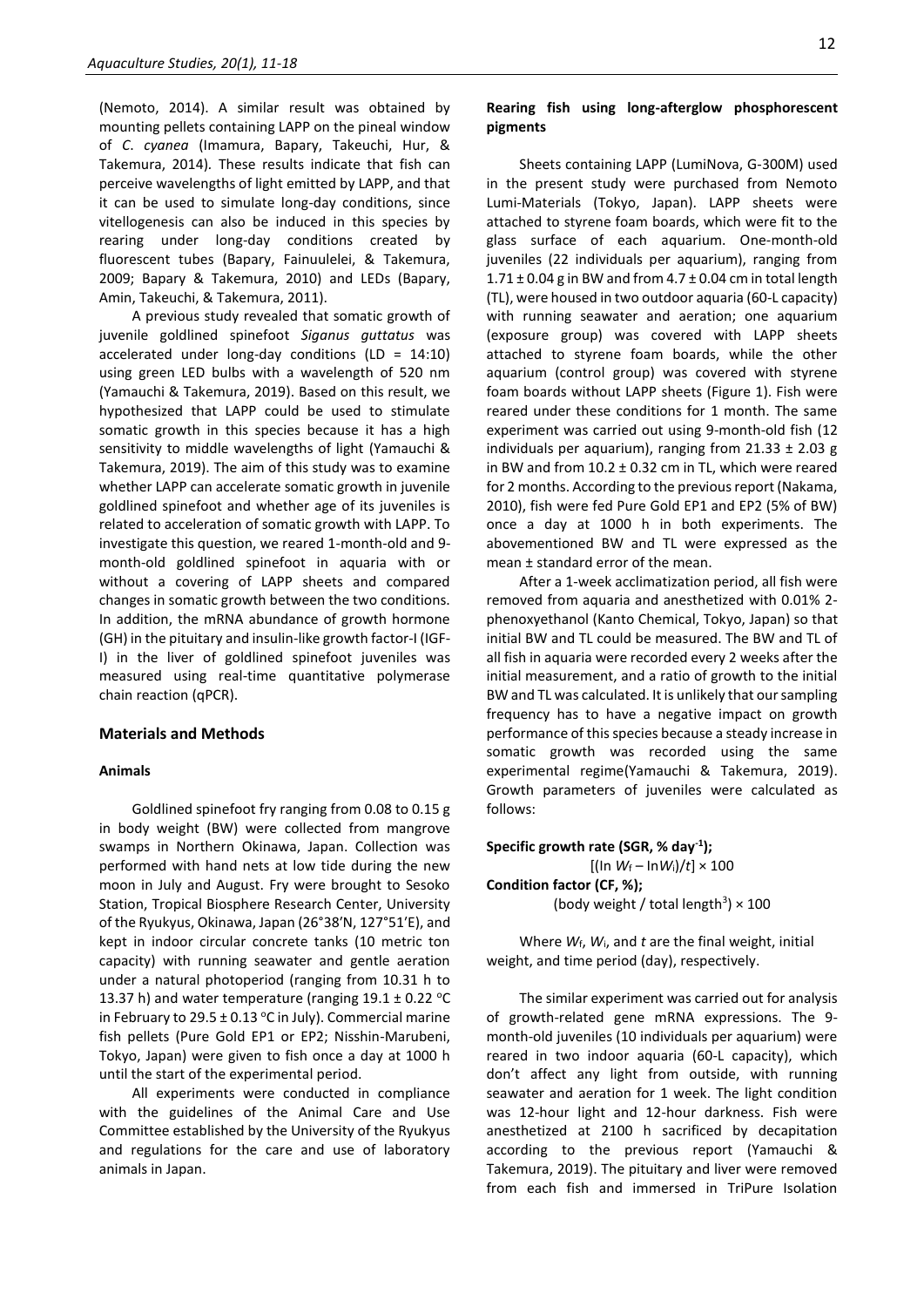

**Figure 1.** Comparison of brightness between aquariums in the absence (Control) and presence (Exposure) of long-afterglow phosphorescent pigments. Left (a) and right (b) photos of aquariums were taken during the photophase and scotophase, respectively.

Reagent (Roche Molecular Systems, Pleasanton, CA, USA) and held at –80°C until RNA extraction could be performed.

## **Measurement of GH and IGF-I mRNA expression**

Total RNA was extracted from frozen samples using TriPure Isolation Reagent according to the manufacturer's protocol and treated with recombinant DNase I (RNase-free; Takara Bio, Otsu, Japan) to avoid genomic DNA contamination. First-strand cDNA was synthesized from 500 ng of total RNA using the Prime-Script RT reagent kit (Perfect Real Time; Takara Bio) according to the manufacturer's protocol.

The nucleotide sequences of GH, IGF-I, and β-actin (GenBank accession nos. AB031298, AY198184, and AB643460, respectively) were previously determined (Ayson *et al*., 2000). The gene-specific primers of GH, IGF-I, and β-actin for qPCR were shown in Table 1. Each PCR was conducted in a final volume of 10 μl containing 5 μl of SYBR *Premix Ex Taq* II (Takara Bio), 0.2 μl each of forward and reverse primers, 3.8 μl of nuclease-free water, and 0.8 μl of cDNA template. The qPCR cycling conditions were 95°C for 3 min, 35 cycles of 95°C for 30 s, 55°C for 30 s, and 72°C for 30 s, followed by 95°C for 15 s, 60°C for 15 s, and 95°C for 5 s. The relative mRNA expression levels of GH and β-actin genes were calculated using the  $\Delta\Omega$  method, and  $\beta$ -actin expression was used to normalize transcript levels. Measurement of each gene was performed in duplicate.

#### **Statistical analysis**

All data were expressed as the mean ± standard error of the mean. Student's *t*-test was applied to compare changes in BW, TL, SGR, and CF between the exposure and control groups. The data of GH and IGF-I mRNA abundance in the pituitary and in the liver were

unequal variance by homogeneity checking. Thus, the effect of the LAPP sheets on GH and IGF-I mRNA abundance was measured using Welch's *t*-test. The threshold for significance was set at P<0.05 for all tests.

## **Results**

## **Effect of LAPP on changes in BW and TL in juveniles**

One-month-old juveniles were reared in aquaria with (exposure group) or without (control group) LAPP sheets for 1 month. No mortality was observed in fish during the experiment. The TL and BW of 1-month-old juveniles steadily increased in both groups (Fig. 2a and b). There were measurable differences in TL and BW between the two groups 2 weeks after the initiation of the experiment; TL and BW of the exposure group were significantly higher (P<0.05) than those of the control group. Growth was still measurably higher (P<0.01) in the exposure group 4 weeks after the initiation of the experiment. SGR was also significantly higher (P<0.05) in the exposing group than the control one (Table 2).

The same experiment was carried out using 9 month-old fish. Steady increases in TL and BW were recorded in both exposure and control groups. Somatic growth was slightly higher in the control group, but the difference between the two groups was not significant (Fig. 3). There was no difference in SGR between two groups (Table 2).

## **mRNA expression of GH and IGF-I**

The effect of light emitted by LAPP on the mRNA abundance of GH in the pituitaries and IGF-I in the livers of 9-month-old fish was examined using qPCR (Fig. 4). We found that the abundance of GH mRNA in the pituitaries of the control group was approximately 2.5 times higher than in the exposure group. An opposite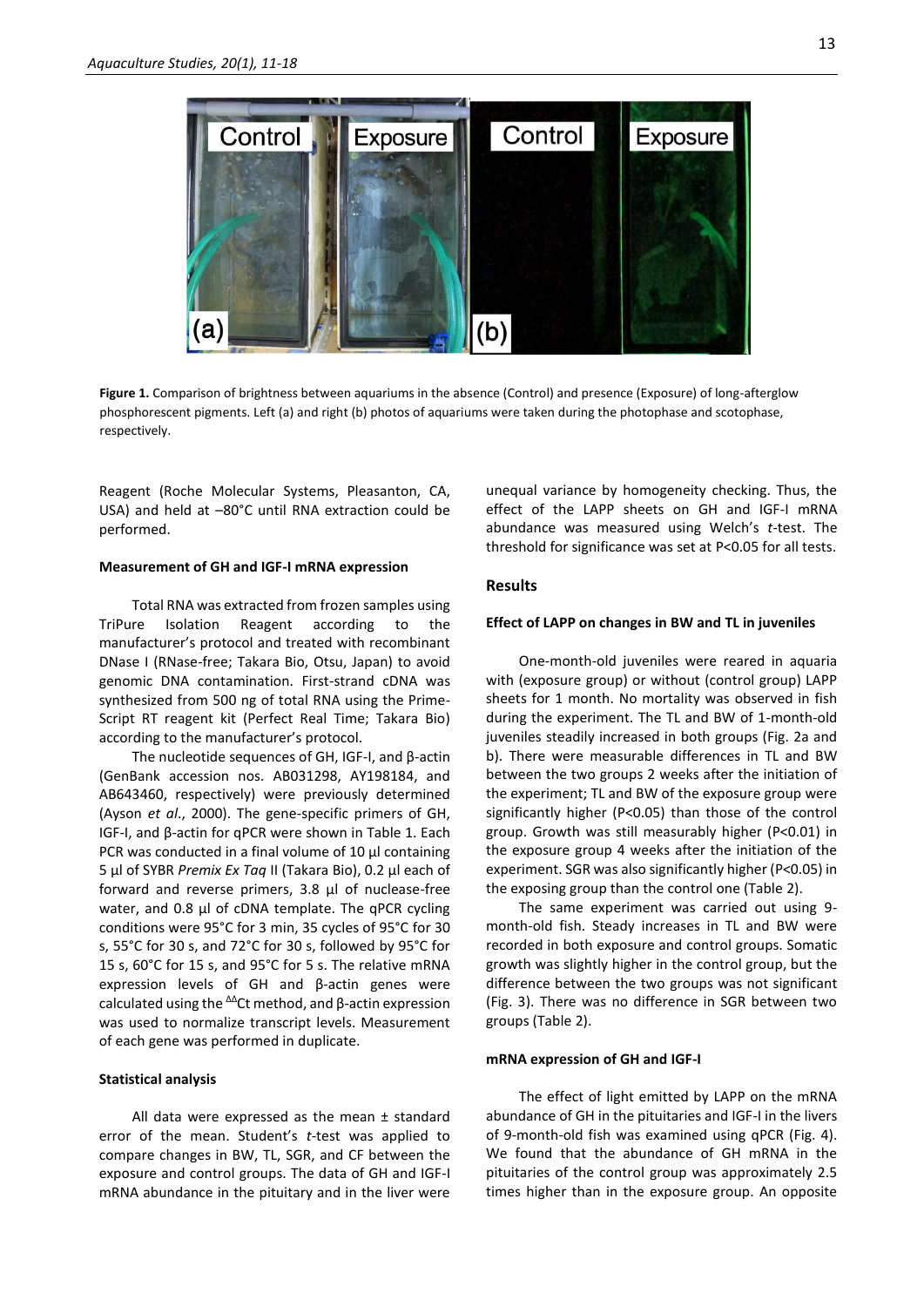**Table 1.** Primer set sequences used in the present study

| Primer    | Sequence*                           |  |
|-----------|-------------------------------------|--|
| GH-F      | 5'-TCC ACC AGG TTG CTC AGA GA-3'    |  |
| GH-R      | 5'-CCG GAT GTA ATC GGA GTT GC-3'    |  |
| $IGF-1-F$ | 5'-GCT GCA GTT TGT GTG TGG AG-3'    |  |
| $IGF-1-R$ | 5'-CTT TGG AAG CAG CAC TCG TC-3'    |  |
| B-actin-F | 5'-TAC CAC CAT GTA CCC TGG CAT C-3' |  |
| β-actin-R | 5'-TAC GCT CAG GTG GAG CAA TGA-3'   |  |

\*Primers were designed and used in the previous report (Ayson & Takemura, 2006).



**Figure 2.** Effect of long-afterglow phosphorescent pigments on relative increases in total length (a) and body weight (b) of the juvenile goldlined spinefoot. One-month-old juveniles were reared in aquarium in the presence and absence of long-afterglow phosphorescent pigments for 4 weeks and total length (a) and body weight (b) were recorded every 2 weeks. Relative increases in total length and body weight for initial values were calculated. Data were expressed as means ± standard error of the mean (SEM). Asterisks \* and \*\* indicate statistical difference at P<0.05 and P<0.01, respectively.

**Table 2.** Effect of LumiNova on growth performance of juvenile goldlined spinefoot

| <b>Parameters</b>       | Long-afterglow phosphorescent pigments* |                               |  |
|-------------------------|-----------------------------------------|-------------------------------|--|
|                         | Presence                                | Absence                       |  |
| 1-month-old juveniles** |                                         |                               |  |
| Initial body weight (g) | $1.71 \pm 0.52$ <sup>a</sup>            | $1.70 \pm 0.06$ <sup>a</sup>  |  |
| Final body weight (g)   | $8.42 \pm 0.37^b$                       | $6.49 \pm 0.31$ <sup>a</sup>  |  |
| SGR $(% day-1)$         | $5.25 \pm 0.15^b$                       | $4.39 \pm 0.16^a$             |  |
| CF (%)                  | $1.71 \pm 0.02$ <sup>a</sup>            | $1.70 \pm 0.03$ <sup>a</sup>  |  |
| 9-month-old juveniles** |                                         |                               |  |
| Initial body weight (g) | $21.33 \pm 2.03$ <sup>a</sup>           | $21.33 \pm 2.03$ <sup>a</sup> |  |
| Final body weight (g)   | $39.85 \pm 3.40^a$                      | $47.05 \pm 4.80^{\text{a}}$   |  |
| SGR $(% day-1)$         | $1.06 \pm 0.16^a$                       | $1.32 \pm 0.17$ <sup>a</sup>  |  |
| CF (%)                  | $1.89 \pm 0.04$ <sup>a</sup>            | $1.95 \pm 0.05^{\circ}$       |  |

\*Different letters indicate statistically significant differences (P<0.05).

\*\*One-month-old and nine-month-old juveniles were reared for 4 and 8 weeks, respectively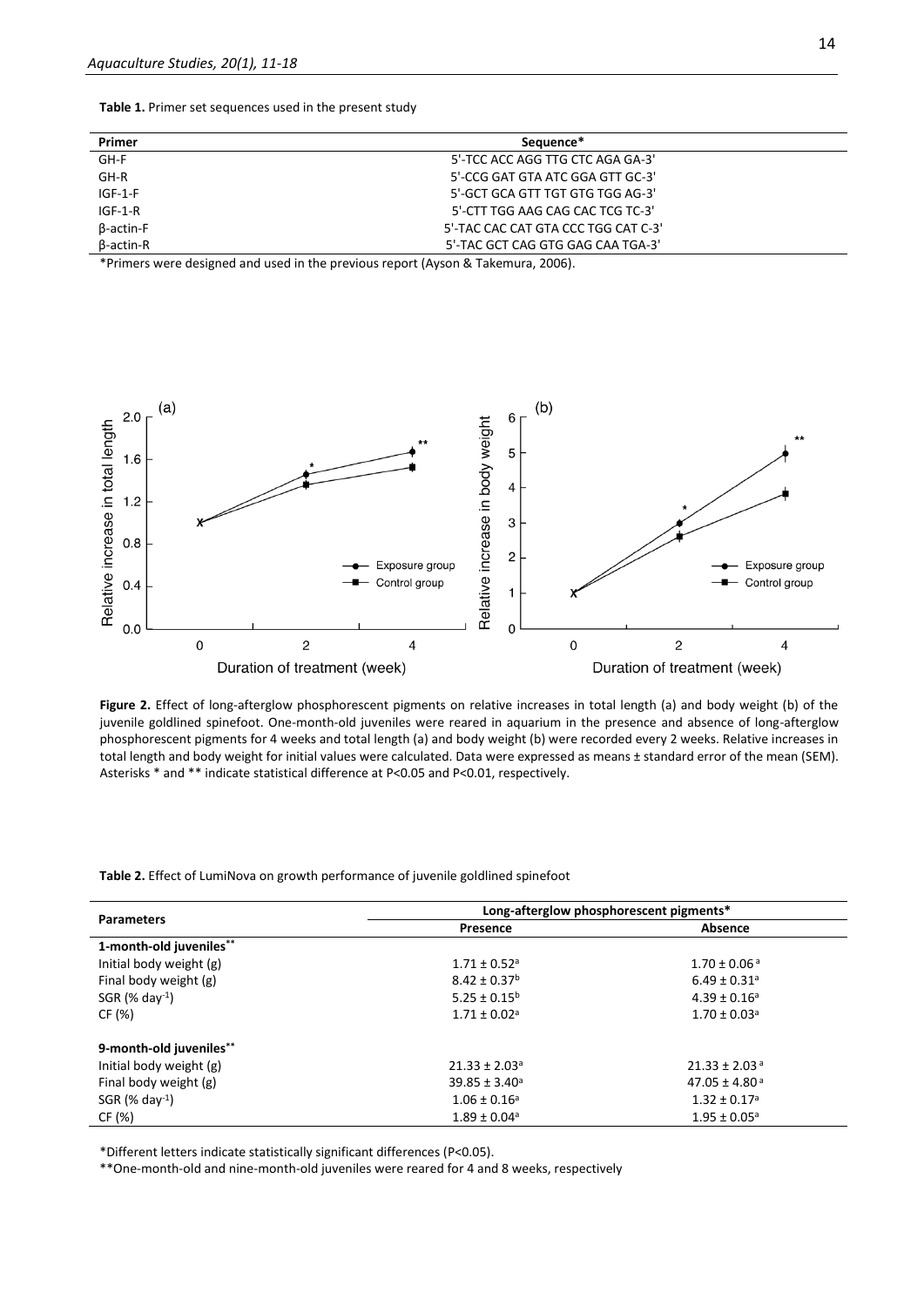

**Figure 3.** Effect of long-afterglow phosphorescent pigments on relative increases in total length (a) and body weight (b) of the juvenile goldlined spinefoot. in the presence and absence of long-afterglow phosphorescent pigments for 8 weeks and total length (a) and body weight (b) were recorded every 2 weeks. Relative increases in total length and body weight for initial values were calculated. Data were expressed as means ± standard error of the mean (SEM).



**Figure 4.** Effect of long-afterglow phosphorescent pigments on mRNA abundance of growth hormone (GH) in the pituitary and insulin-like growth factor-I (IGF-I) in the liver of the young goldlined spinefoot. Nine-month-old fish were reared in aquarium in the presence and absence of long-afterglow phosphorescent pigments for 8 weeks. Following total RNA isolation and reversetranscription, mRNA abundance of GH in each sample was measured real-time qPCR, normalized against mRNA abundance of ßactin, and then averaged. Values are expressed as means ± standard error of the mean (SEM). Asterisks represents statistical difference at P<0.05.

expression pattern was observed in the abundance of IGF-I mRNA in the livers; approximately 5.0 times higher expression of IGF-I mRNA was recorded in the exposure group. Difference in the mRNA abundance of GH and IGF-I between two groups was significant (P<0.05).

## **Discussion**

Under the conditions of this study, 1-month-old juveniles in the exposure group grew faster than those in the control group. Since the difference between these two groups was the presence or absence of LAPP in rearing conditions, it seems likely that the light emitted by pigments in the sheets played a role in stimulating

the somatic growth of juvenile goldlined spinefoot. This effect seems to be restricted to younger fish; there was a significant difference in somatic growth between the two groups of 1-month-old juveniles, but no difference between the groups of 9-month-olds.

There are at least two possible mechanisms by which LAPP could stimulate the somatic growth of juvenile goldlined spinefoots. The first possibility is that the wavelengths of light emitted by LAPP inherently stimulate somatic growth in this species. This idea is supported by the results of a previous study, in which 1 and 9-month-old goldlined spinefoot juveniles were reared for 4 weeks under red (627 nm), green (520 nm), or blue (455 nm) LED lights; the highest rate of somatic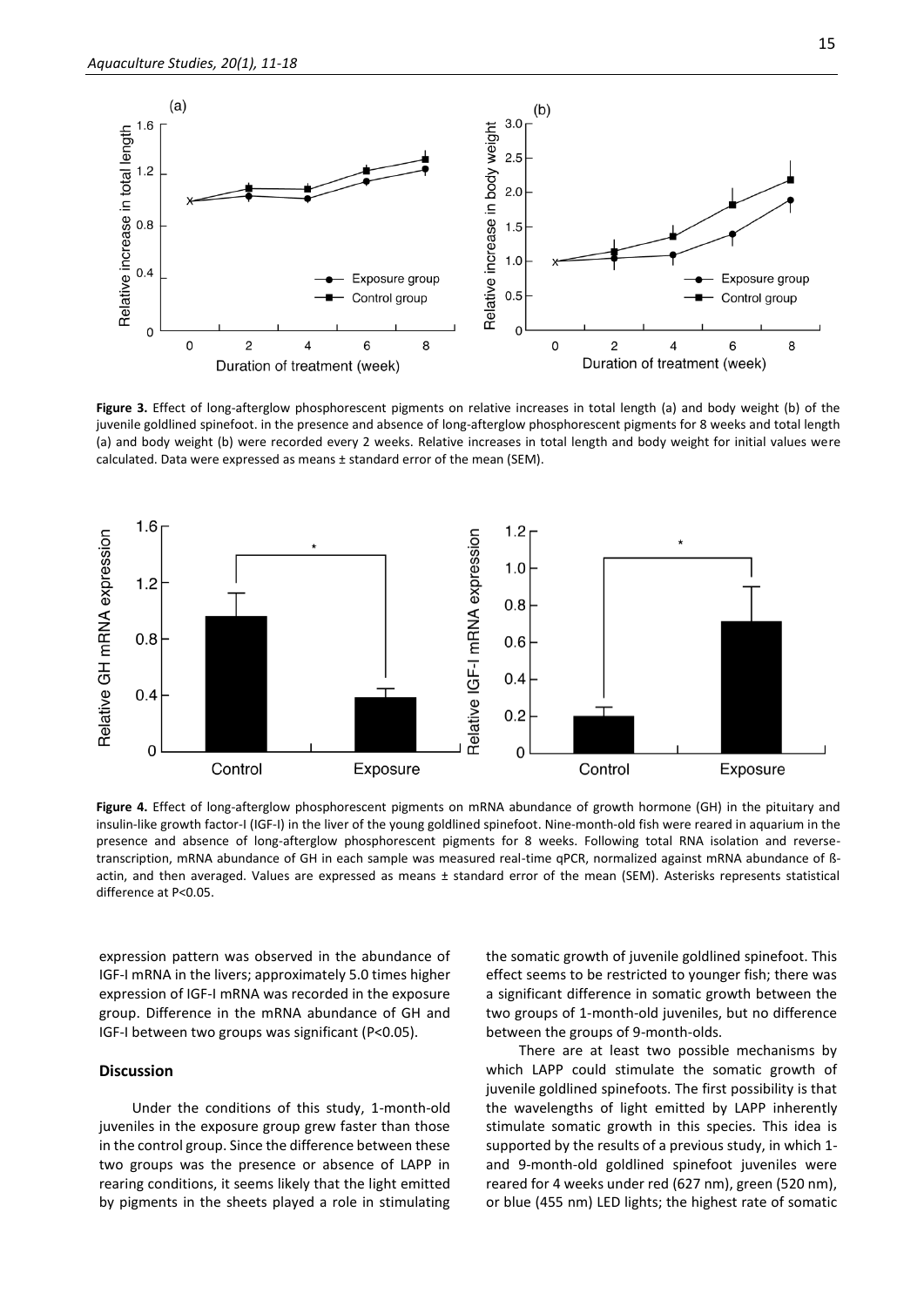growth was obtained in 1-month-old juveniles exposed to green LED lights (Yamauchi & Takemura, 2019). Similar effects have been found in the yellowtail clownfish *Amphiprion clarkia* (Shin *et al*., 2012) and the barfin flounder *Verasper moseri* (Takahashi *et al*., 2016) exposed to green LED lights at 530 nm (LD = 12:12) and 518 nm (LD = 10.5:13.5), respectively. Color sensitivity and perception may differ among species; larvae of the European sea bass *Dicentrarchus larbrax* reared under blue lights showed more growth at 40 days after hatching than those exposed to red light (Villamizar, García-Alcazar, & Sánchez-Vázquez, 2009). In addition, higher reproductive performance was recorded in the Nile tilapia *Oreochromis niloticus* reared under blue rather than white light (Volpato, Duarte, & Luchiari, 2004).

A second possibility is that growth is stimulated by the prolonged light phase caused by the use of LAPP. LAPP continues to emit light for several hours after sunset, although luminance decay with time (from 1000 to 10 mcd/m<sup>2</sup> within approximately 3 hours) (Nemoto, 2014). It is likely that fish are placed under long-day conditions because steady growth of this species did not alter under low light intensity (0.1% of natural sunlight at culmination) (Yamauchi & Takemura, 2019). Previous results have shown that rearing goldlined spinefoot under long-day (LD = 14:10) or constant light conditions with fluorescent bulbs enhanced the somatic growth of juveniles (Yamauchi & Takemura, 2019). The effect of day-length on somatic growth has been evaluated in other fish species as well (Biswas & Takii, 2016; Fülberth, Moran, Jarlbæk, & Støttrup, 2009; Ginés, Afonso, Argüello, Zamorano, & López, 2004; Petit, Beauchaud, Attia, & Buisson, 2003; Villamizar *et al*., 2009). Long-day or constant light during rearing enhanced somatic growth of larval European sea bass (Villamizar *et al*., 2009), juvenile striped knifejaw *Oplegnathus fasciatus*  (Biswas *et al*., 2008) , and immature gilthead sea bream *Sparus aurata* (Ginés *et al*., 2004)*.* It was mentioned that longer photoperiod (e.g. constant light) leads prolongation foraging activity and feeding time in diurnal species, and, consequently, alternation of hormonal control in relation to metabolic regulation (Biswas, Seoka, Tanaka, Takii, & Kumai, 2006; Petit *et al*., 2003). Since goldlined spinefoot is also a diurnal species, similar efficiency on feeding activity may occur under long-day conditions by LAPP. In addition, it may be worth noting that a photoinducible phase appears in a circadian manner in the sapphire devil, which is a tropical damselfish with preference of long-day conditions; when the fish were reared under short-day with a light pulse between zeitgeber time (ZT)12 and ZT13, vitellogenic oocytes could be observed in an ovary (Takeuchi *et al*., 2015).

It is unlikely that light intensity plays a crucial role in enhancing the somatic growth of juvenile goldlined spinefoot because steady growth of this species did not alter under low light intensity (0.1% of natural sunlight at culmination; 34.2 lx) (Yamauchi & Takemura, 2019). Compared with goldlined spinefoot, on the other hand, relatively strong light intensity seems to be needed; weight gain and specific growth rate can be stimulated by light intensities ranging from 320 to 1150 lx in the orange-spotted grouper *Epinepherus coioides* (Wang, Cheng, Liu, Yan, & Long, 2013) and of 400 lx in the blunt snout bream *Megalobrama amblycephala* (Tian, Zhang, Xu, Wang, & Liu, 2015)*.* In this context, it may be worth mentioning that the goldlined spinefoot is capable of sensing even very weak light (Takeuchi *et al*., 2018) because melatonin synthesis in the pineal organ decreased after exposing to moonlight (Takemura, Ueda, Hiyakawa, & Nikaido, 2006).

Exposure to illumination from LAPP is likely to stimulate the hormonal network related to somatic growth of the goldlined spinefoot. It has been reported that exposing barfin flounder to green LED lights for 4 weeks results in increased plasma levels of IGF-I and insulin, transcript levels of proopiomelanocortin (POMC)-C in the brain, and transcript levels of POMC-B and -C in the pituitary, compared with fish exposed to red LED lights (Takahashi *et al*., 2016). Green light signals may be perceived by photoreceptors and transmitted to the hypothalamus, which regulates the endocrine system as it relates to feeding behavior (Takahashi *et al*., 2016). Although the brain and pituitary hormones mentioned above were not measured in the present study, the abovementioned finding (Takeuchi *et al*., 2018) suggests that this species is capable of adapting to moonlight conditions and of transducing green light stimuli to the hypothalamus. In the 9-month-old fish used in the present study, transcript levels of GH in the pituitary were lower in the exposure group than in the control group, while an opposite effect of LAPP on IGF-I in the liver was observed. It is suggested that IGF-I, but not GH, is positively related to somatic growth in the goldlined spinefoot. Similarly, no significant difference was observed in the mRNA abundance of GH in the pituitary of the barfin flounder between fish exposed to blue, green, or red LED lights for 4 weeks, suggesting that GH in the pituitary does not function as a driver of IGF-I production in and release from the liver (Takahashi *et al*., 2016). Similar to the present study, we confirmed a day-low and night-high expression profile of GH mRNA expression in the pituitary and an opposite expression profile of IGF-I mRNA in the liver of 11-month-old goldlined spinefoot, when fish were reared under longday conditions (Yamauchi & Takemura, 2019). This may be attributed to long-term exposure of fish to particular wavelengths of light.

In conclusion, somatic growth of goldlined spinefoot juveniles, and potentially of other fish species, can be stimulated using LAPP. Its effectiveness is maximized in fish ranging from newly hatched larvae to juveniles by the concatenation of wavelength (green light) and long-day. Compared with other light sources, LAPP has advantages in weather and light fastness, salt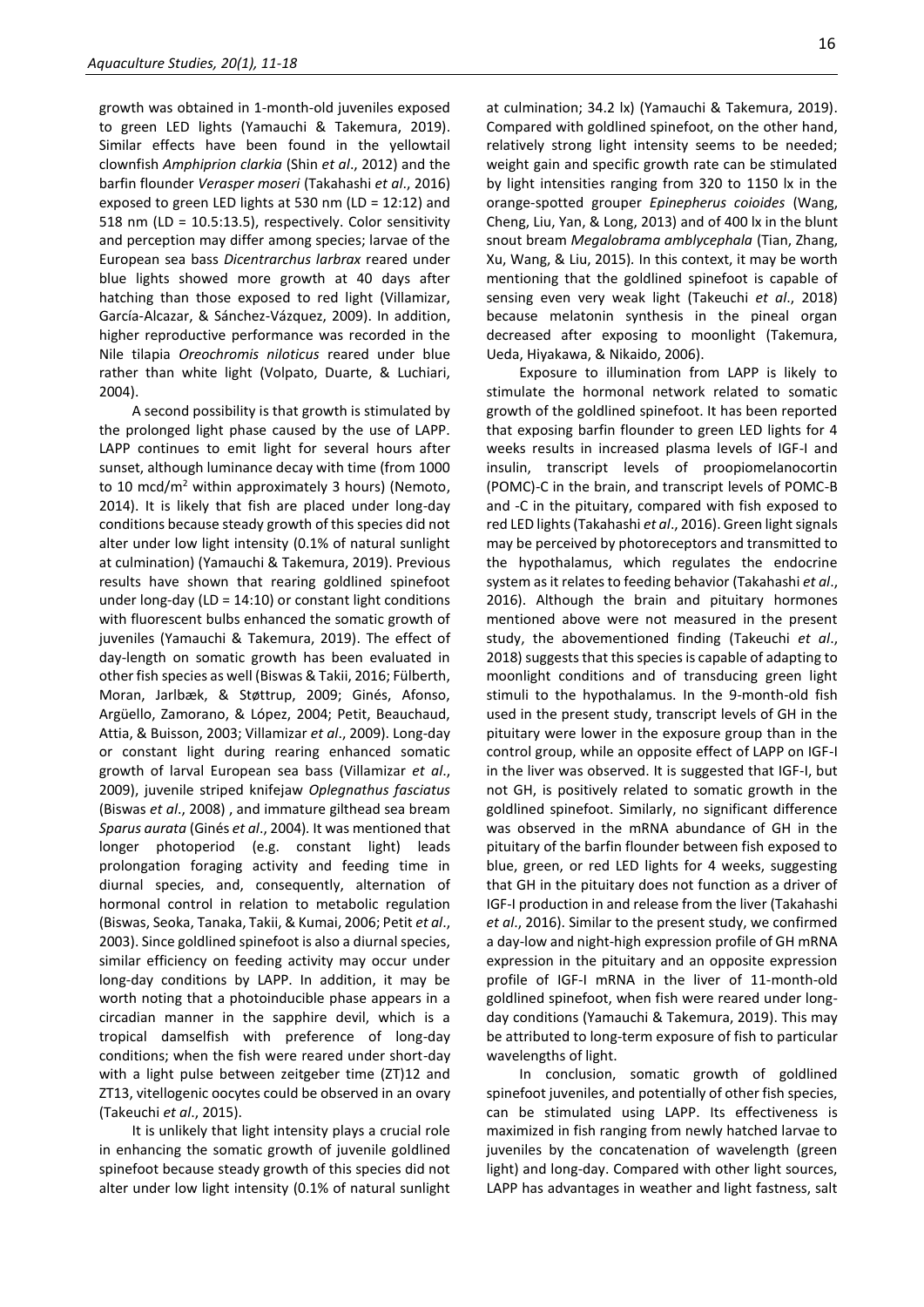and chemical tolerance, and no electric energy consumption. Therefore, it can be introduced as a potentially useful aquaculture tool for promoting somatic growth.

## **Acknowledgements**

We gratefully thank staff of Sesoko Station, Tropical Biosphere Research Center, University of the Ryukyus, Okinawa, Japan, for use of facilities. This study was supported in part by a Grant-in-Aid for Challenging Exploratory Research (Grant Number 25660170) from the Japan Society for the Promotion of Science (JSPS) to AT.

## **References**

- Ayson, F. G., De Jesus, E. G. T., Amemiya, Y., Moriyama, S., Hirano, T., & Kawauchi, H. (2000). Isolation, cDNA cloning, and growth promoting activity of rabbitfish (*Siganus guttatus*) growth hormone. *General and Comparative Endocrinology*, *117*(2), 251–259. https://doi.org/10.1006/gcen.1999.7409
- Ayson, F. G., & Takemura, A. (2006). Daily expression patterns for mRNAs of GH, PRL, SL, IGF-I and IGF-II in juvenile rabbitfish, *Siganus guttatus*, during 24-h light and dark cycles. *General and Comparative Endocrinology*, *149*(3), 261–268. https://doi.org/10.1016/j.ygcen.2006.06.006
- Bapary, M. A. J., Amin, M. N., Takeuchi, Y., & Takemura, A. (2011). The stimulatory effects of long wavelengths of light on the ovarian development in the tropical damselfish, *Chrysiptera cyanea*. *Aquaculture*, *314*(1–4), 188–192.

https://doi.org/10.1016/j.aquaculture.2011.02.006

- Bapary, M. A. J., Fainuulelei, P., & Takemura, A. (2009). Environmental control of gonadal development in the tropical damselfish *Chrysiptera cyanea*. *Marine Biology Research*, *5*(5), 462–469. https://doi.org/10.1080/17451000802644722
- Bapary, M. A. J., Imamura, S., & Takemura, A. (2012). Longafterglow phosphorescent pigment is a potent tool for manipulation of reproductive performance in the tropical damselfish *Chrysiptera cyanea*. *Fisheries Science*, *78*(2), 337–342.

https://doi.org/10.1007/s12562-011-0448-2

- Bapary, M. A. J., & Takemura, A. (2010). Effect of temperature and photoperiod on the reproductive condition and performance of a tropical damselfish *Chrysiptera cyanea* during different phases of the reproductive season. *Fisheries Science*, *76*(5), 769–776. https://doi.org/10.1007/s12562-010-0272-0
- Biswas, A. K., Seoka, M., Tanaka, Y., Takii, K., & Kumai, H. (2006). Effect of photoperiod manipulation on the growth performance and stress response of juvenile red sea bream (*Pagrus major*). *Aquaculture*, *258*(1–4), 350– 356. https://doi.org/10.1016/j.aquaculture.2006.03.048
- Biswas, A. K., Seoka, M., Ueno, K., Yong, A. S. K., Biswas, B. K., Kim, Y. S., … Kumai, H. (2008). Growth performance and physiological responses in striped knifejaw, *Oplegnathus fasciatus*, held under different photoperiods. *Aquaculture*, *279*(1–4), 42–46.

https://doi.org/10.1016/j.aquaculture.2008.04.007

- Biswas, A., & Takii, K. (2016). Effects of light intensity on the growth performance and stress response in striped knifejaw, (*Oplegnathus fasciatus*). *Journal of the World Aquaculture Society*, *47*(6), 806–811. https://doi.org/10.1111/jwas.12313
- Boeuf, G., & Le Bail, P. Y. (1999). Does light have an influence on fish growth? *Aquaculture*, *177*(1–4), 129–152. https://doi.org/10.1016/S0044-8486(99)00074-5
- Fülberth, M., Moran, D., Jarlbæk, H., & Støttrup, J. G. (2009). Growth of juvenile Atlantic cod *Gadus morhua* in landbased recirculation systems: Effects of feeding regime, photoperiod and diet. *Aquaculture*, *292*(3), 225–231. https://doi.org/10.1016/j.aquaculture.2009.04.028
- Ginés, R., Afonso, J. M., Argüello, A., Zamorano, M. J., & López, J. L. (2004). The effects of long-day photoperiod on growth, body composition and skin colour in immature gilthead sea bream (*Sparus aurata* L.). *Aquaculture Research*, *35*(13), 1207–1212.

https://doi.org/10.1111/j.1365-2109.2004.01126.x

- Gross, W. L., Roelofs, E. W., & Fromm, P. O. (1965). Influence of photoperiod on growth of green sunfish, *Lepomis cyanellus*. *Journal of Fisheries Research Board Canada*, *22*(6), 1379–1386. https://doi.org/10.1139/f65-121
- Imamura, S., Bapary, M. A. J., Takeuchi, Y., Hur, S. P., & Takemura, A. (2014). Stimulation of ovarian development in a tropical damselfish by prolonged photoperiod using pellets containing long-afterglow phosphorescent pigment. *Fisheries and Aquatic Sciences*, *17*(2), 223–227.

https://doi.org/10.5657/FAS.2014.0223

Kissil, G. W., Lupatsch, I., Elizur, A., & Zohar, Y. (2001). Long photoperiod delayed spawning and increased somatic growth in gilthead seabream (*Sparus aurata*). *Aquaculture*, *200*(3–4), 363–379.

https://doi.org/10.1016/S0044-8486(01)00527-0 Nemoto. (2014). Retrieved from

https://www.nemoto.co.jp/nlm/qa/ggllseries?lang=en

- Petit, G., Beauchaud, M., Attia, J., & Buisson, B. (2003). Food intake and growth of largemouth bass (*Micropterus salmoides*) held under alternated light/dark cycle (12L:12D) or exposed to continuous light. *Aquaculture*, *228*(1–4), 397–401. https://doi.org/10.1016/S0044- 8486(03)00315-6
- Rad, F., Bozaoǧlu, S., Ergene Gözükara, S., Karahan, A., & Kurt, G. (2006). Effects of different long-day photoperiods on somatic growth and gonadal development in Nile tilapia (*Oreochromis niloticus* L.). *Aquaculture*, *255*(1–4), 292– 300. https://doi.org/10.1016/j.aquaculture.2005.11.028
- Shi, Y., Zhang, G., Zhu, Y., & Liu, J. (2010). Effects of photoperiod, temperature, and salinity on growth and survival of obscure puffer *Takifugu obscurus* larvae. *Aquaculture*, *309*(1–4), 103–108.

https://doi.org/10.1016/j.aquaculture.2010.09.004

- Shin, H. S., Lee, J., & Choi, C. Y. (2012). Effects of LED light spectra on the growth of the yellowtail clownfish *Amphiprion clarkii*. *Fisheries Science*, *78*(3), 549–556. https://doi.org/10.1007/s12562-012-0482-8
- Takahashi, A., Kasagi, S., Murakami, N., Furufuji, S., Kikuchi, S., Mizusawa, K., & Andoh, T. (2016). Chronic effects of light irradiated from LED on the growth performance and endocrine properties of barfin flounder *Verasper moseri*. *General and Comparative Endocrinology*, *232*, 101–108. https://doi.org/10.1016/j.ygcen.2016.01.008
- Takemura, A., Ueda, S., Hiyakawa, N., & Nikaido, Y. (2006). A direct influence of moonlight intensity on changes in